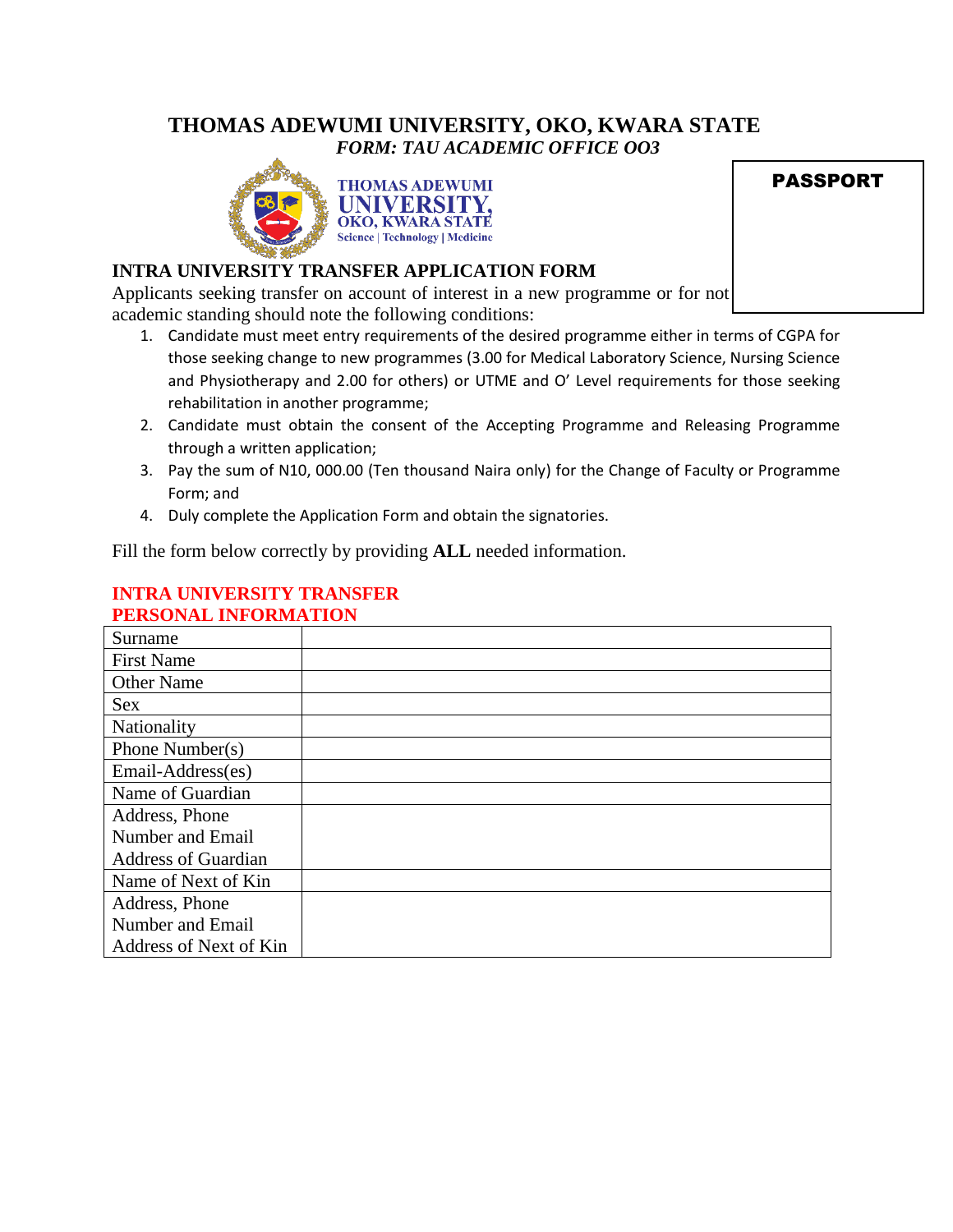# **ACADEMIC RECORDS**

| <b>Current Faculty</b>         |  |  |
|--------------------------------|--|--|
|                                |  |  |
| <b>Current Department</b>      |  |  |
| Programme                      |  |  |
| <b>Matriculation Number</b>    |  |  |
| Mode of Entry                  |  |  |
| Year of Entry                  |  |  |
| <b>Current GPA</b>             |  |  |
| Last Secondary School Attended |  |  |

#### **PROGRAMME OF CHOICE**

| <b>Faculty:</b> |  |
|-----------------|--|
| Department:     |  |
| Course:         |  |

### **QUALIFICATION ON ENTRY DIRECT ENTRY RESULTS**

| <b>Qualification</b> | <b>Details</b> |
|----------------------|----------------|
|                      |                |
|                      |                |
|                      |                |
|                      |                |

## **O' LEVEL RESULTS**

|                         | <b>School(s) Attended</b>    |          |                  |                |       |                |
|-------------------------|------------------------------|----------|------------------|----------------|-------|----------------|
|                         | <b>Number of Sitting (s)</b> |          |                  |                |       |                |
| S/N                     | <b>Exam Type</b>             | Exam No. | <b>Exam Year</b> | <b>Subject</b> | Grade | <b>Sitting</b> |
|                         |                              |          |                  |                |       |                |
| $\overline{2}$          |                              |          |                  |                |       |                |
| 3                       |                              |          |                  |                |       |                |
| $\overline{\mathbf{4}}$ |                              |          |                  |                |       |                |
| 5                       |                              |          |                  |                |       |                |
| 6                       |                              |          |                  |                |       |                |
| $\overline{7}$          |                              |          |                  |                |       |                |
| 8                       |                              |          |                  |                |       |                |